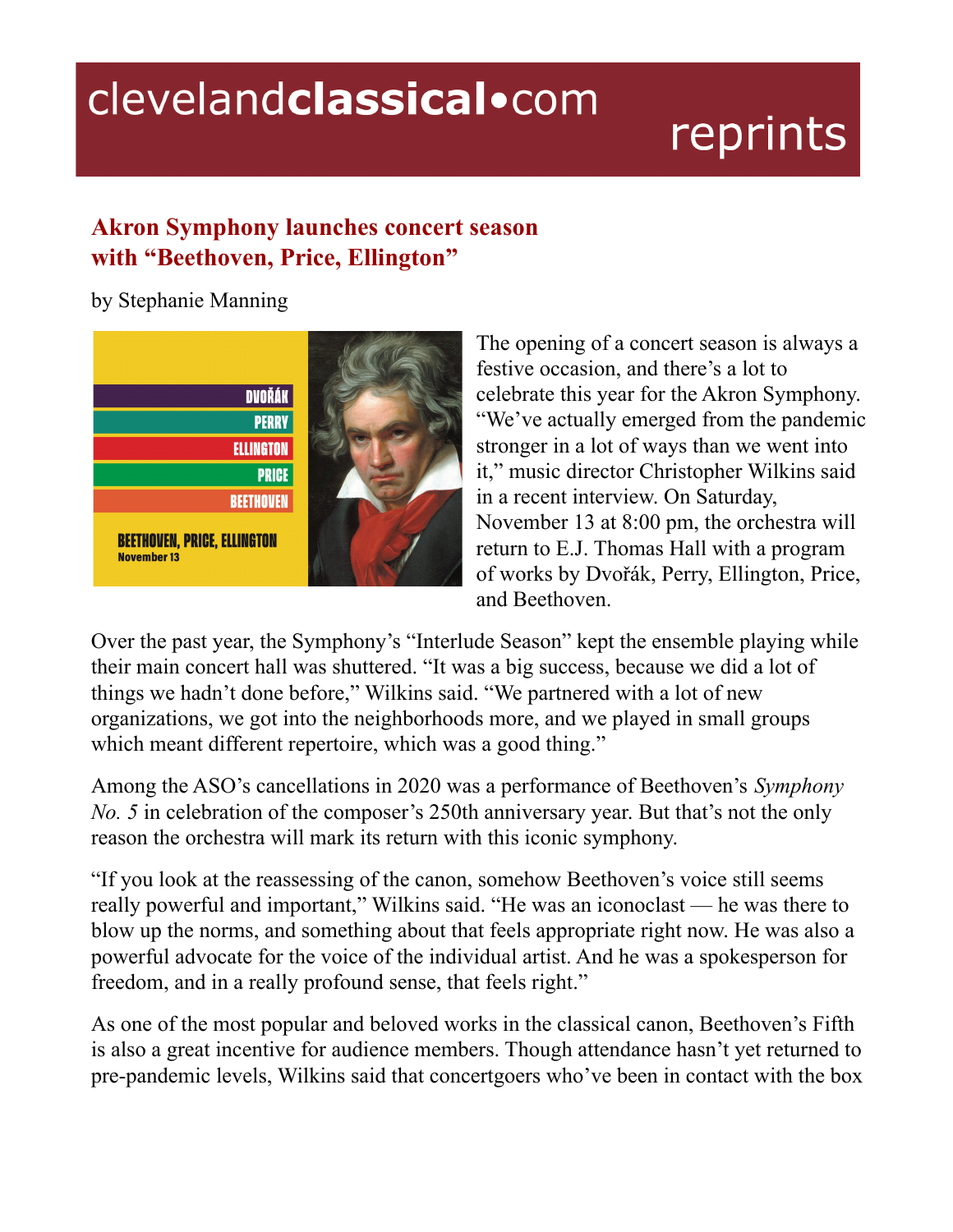office are excited. "For this reopening I know the orchestra will be really, really charged up," he added. "So I think there'll be good energy."

Though audiences might be familiar with the Beethoven, there's plenty on the rest of the program that they might not have heard. That starts with the opener, Dvořák's *My Home* — "a beautiful overture that nobody knows" — followed by works by Duke Ellington, Florence Price, and Julia Perry. All four pieces were chosen for how they represent American identity.



"In a way, Dvořák is the godfather of the idea of reading the American musical tradition in Black and native musics," Wilkins said. "He wasn't necessarily the first person to say that the richest source for homegrown American music would be spirituals and Black traditional music, but he was certainly the most powerful and most prominent voice to say that."

One composer who exemplifies this idea is Florence Price, whose work focuses on the development of Black identity through music. In *Ethiopia's Shadow in America,* a series of themes inspired by spirituals craft a narrative about Black musicians, "developing a sense of rootedness out of their African heritage."

Price has become a much more common figure on concert programs as of late. "Everybody's playing her music, and the more people play it, the more people want it."

Wilkins and the Symphony are hoping to apply that same idea to composer Julia Perry, who spent her childhood in Akron and is buried in Glendale Cemetery. "We've been focusing on a lot of her music, including pieces that have probably never been heard before," he said. "That's going to be a wide-ranging project for us over a period of years rather than just this one season."

*Short Piece for Orchestra*, one of Perry's best-known pieces, grows out of the modernist tradition of the mid-20th century. Not only a composer, Perry did a little bit of everything, working as a conductor and enjoying a successful singing career during her time in Europe. "She was certainly comfortable with the orchestra, and this little six-and-a-half minute piece demonstrates her orchestration skills really nicely."

This will be Wilkins' first time conducting the pieces by Price, Perry, and Dvořák, but he has done Ellington's *The River* a number of times. He called the piece, which uses the idea of the river as an analogy for human life, "a great American classic."